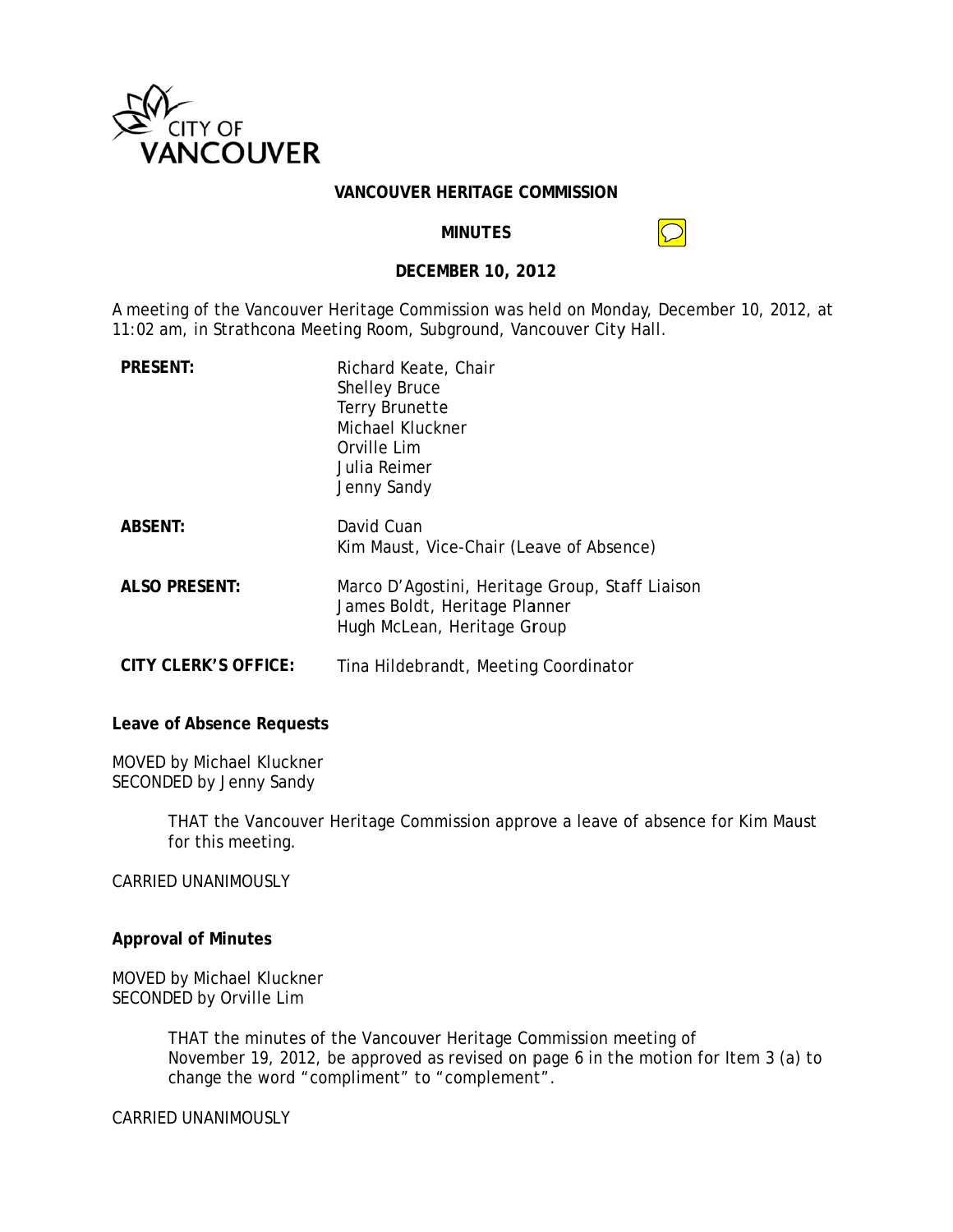*\* \* \* \* \** 

## *VARY AGENDA*

*MOVED by Richard Keate SECONDED by Jenny Sandy* 

> *THAT the Vancouver Heritage Commission vary the agenda to consider Item 3 as the next order of business.*

*CARRIED UNANIMOUSLY AND BY THE REQUIRED MAJORITY* 

*Note: The minutes are recorded in numerical order.* 

*\* \* \* \* \** 

**1. Business Arising from the Minutes** 

None

- **2. Conservation Review**
- **(a) 3091 West 3rd Avenue, The Muller House Proposed VHR B DE416162**
- Applicant: Hitesh Neb, Formwerks Architectural Inc. R.J. McCulloch, Donald Luxton & Associates Megan Faulkner, Donald Luxton & Associates Staff: James Boldt, Heritage Planner

Staff provided an overview and, along with the applicant, responded to questions.

**Issues:**

- (i) Conservation Plan; and
- (ii) Overall proposal and compatibility of the new infill building.

MOVED by Orville Lim SECONDED by Michael Kluckner

> THAT the Vancouver Heritage Commission (VHC) supports the conservation plan and the overall proposal for 3091 West 3<sup>rd</sup> Avenue (The Muller House), including the compatibility of the infill building, as presented at its meeting on December 10, 2012; and

> FURTHER THAT the VHC supports the existing dormer being kept on the heritage house and the change to the shed dormer roof to reduce apparent massing of the south elevation of the infill building, and urges the Homeowner Protection Office to work with the architect to retain as many existing single-glazed windows as possible.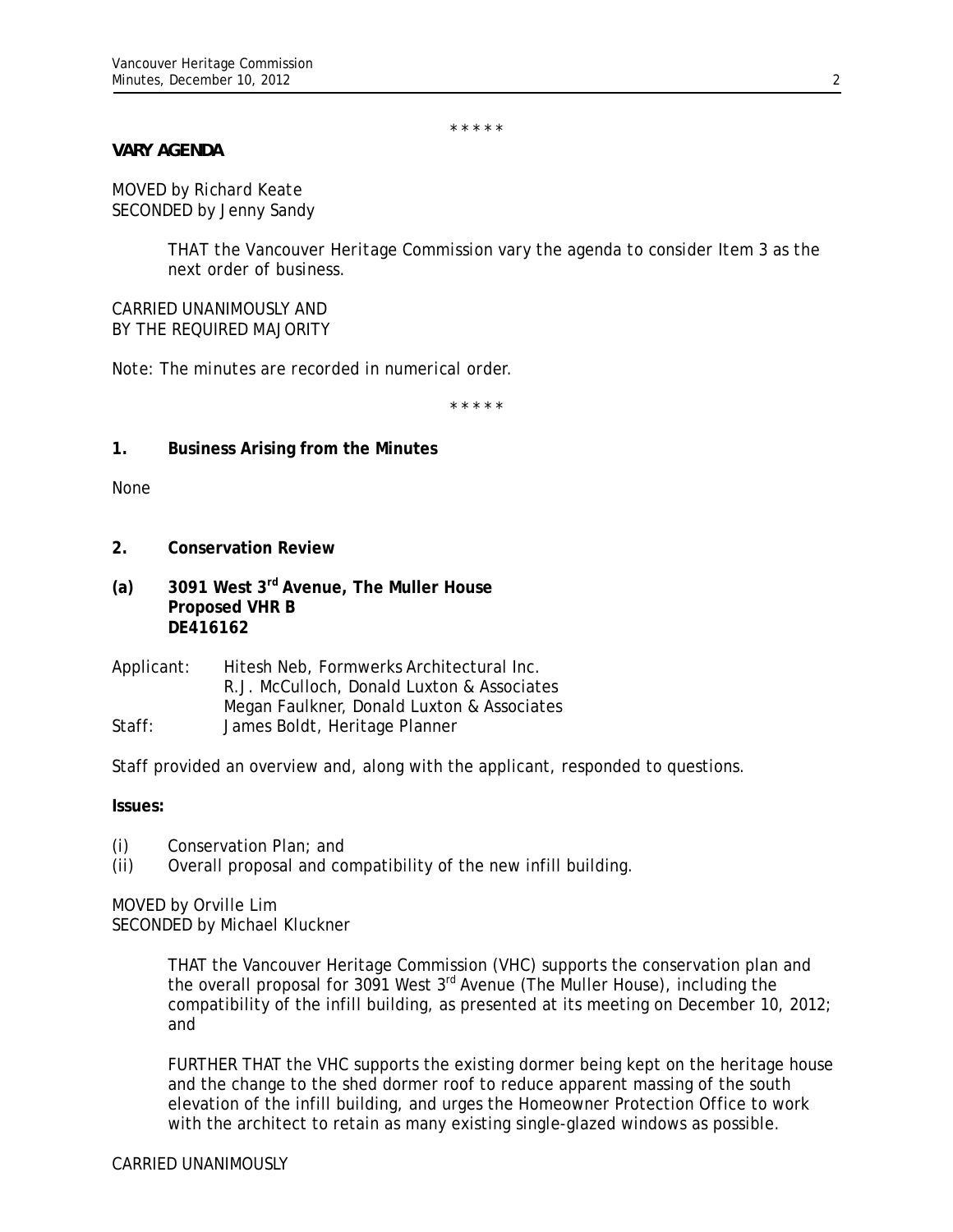MOVED by Orville Lim SECONDED by Michael Kluckner

> FURTHER THAT the VHC requests a reconsideration of the raising of the heritage house to half its proposed increase of height and alteration of the front yard and the massing of the infill house to alleviate the volume of the infill in relationship to the heritage house.

LOST

(Terry Brunette, Richard Keate, Julia Reimer and Jenny Sandy opposed)

*\* \* \* \* \** 

*The Commission recessed at 12:06 pm and reconvened at 12:18 pm, with all members present.* 

*\* \* \* \* \** 

**(b) 3182 West 3rd Avenue – Birnie House Proposed VHR C Inquiry** 

Applicant: Graham Barron, Graham Barron Design Inc. Staff: Hugh McLean, Heritage Planning Analyst Agatha Malczyk, Development Planner

Staff provided an overview and, along with the applicant, responded to questions.

Issues:

- (i) Conservation Plan especially clarify degree of retention and approach to windows on side elevation and maintain consistency with drawings;
- (ii) Overall scheme and compatibility of the new portions with the heritage house especially distinguishability at the rear;
- (iii) Proposed colour scheme

MOVED by Richard Keate SECONDED by Julia Reimer

> THAT the Vancouver Heritage Commission (VHC) supports the application and conservation plan for 3182 West 3rd Avenue (Birnie House), including clarifying the degree of retention and approach to windows on the side and front elevation, and maintaining consistency with drawings; and

FURTHER THAT the VHC also supports the overall scheme and compatibility of the new portions with the heritage house and proposed colour scheme; and

FURTHER THAT the VHC recommends consideration be given to the removal of the skylight over the kitchen porch due to visibility.

CARRIED UNANIMOUSLY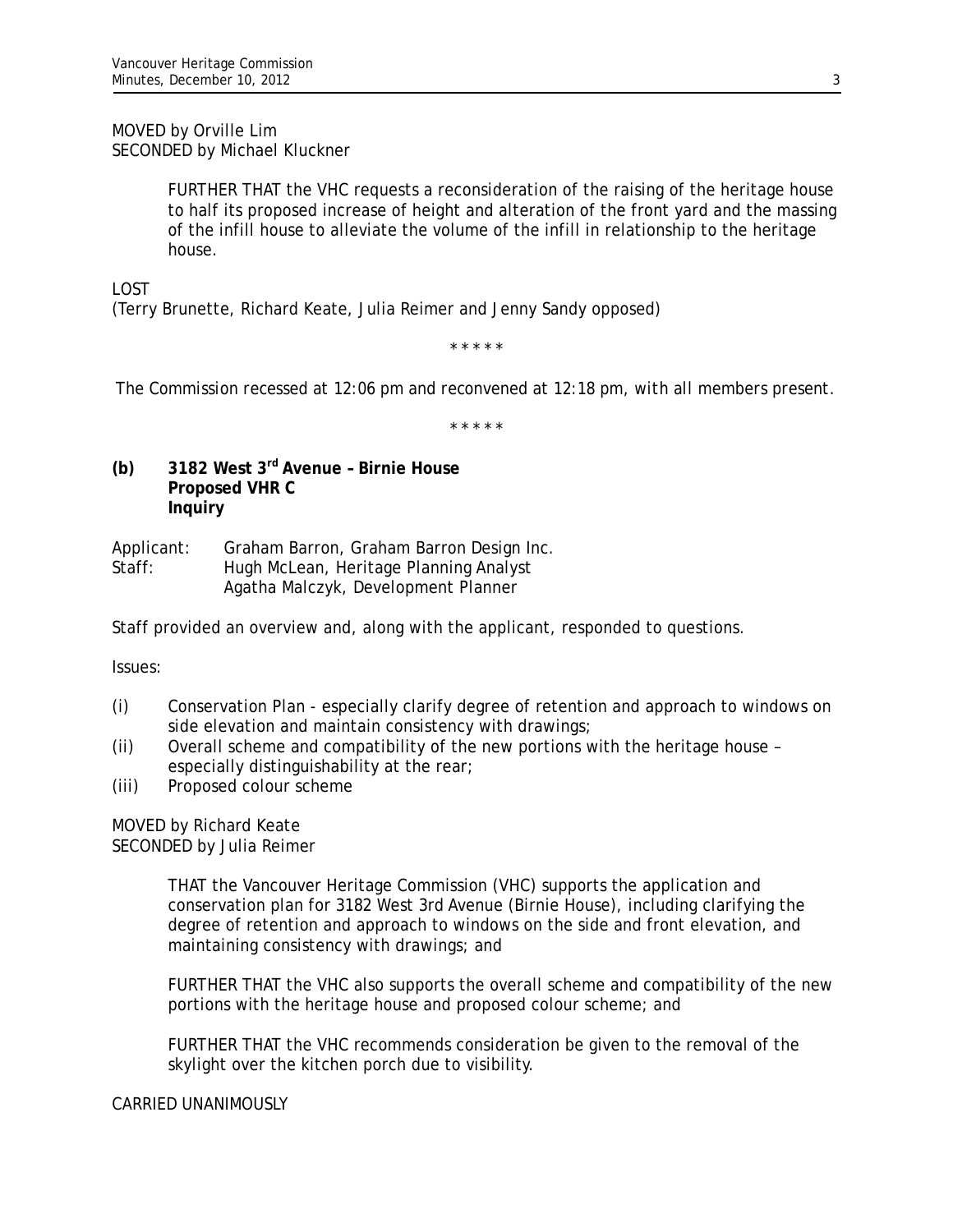## **3. Sub-Committee Reports**

# **(a) Statement of Significance/Vancouver Heritage Register Sub-Committee**

Hugh McLean, Heritage Planning Analyst, provided an update on the Statement of Significance/Vancouver Heritage Register Sub-committee meeting held November 26, 2012, and responded to questions.

#### MOVED by Jenny Sandy SECONDED by Shelley Bruce

THAT the Vancouver Heritage Commission recommends the addition of the following two buildings to the Vancouver Heritage Register, each as a "C" listing:

- Peneway House, 623 Atlantic Street;
- Bernie House, 3182 West 3rd Avenue; and

FURTHER THAT the heritage evaluation for 623 Atlantic Street and the Statements of Significance for 1451 Angus Drive, 623 Atlantic Street and 3182 West 3<sup>rd</sup> Avenue be referred back to the consultants, all for minor revisions.

## CARRIED UNANIMOUSLY

MOVED by Jenny Sandy SECONDED by Michael Kluckner

> THAT the Vancouver Heritage Commission adopt the Terms of Reference of the Statement of Significance/Vancouver Heritage Register Sub-Committee as circulated at its meeting on December 10, 2012.

## CARRIED UNANIMOUSLY

In response to a question regarding the Terms of Reference, Mr. McLean agreed to distribute the key reference documents at the next meeting.

## **4. New Business**

## **(a) Places That Matter**

Commissioner John Coupar circulated an invitation from the Vancouver Heritage Foundation to a presentation on "Places That Matter" at the Bloedel Conservatory in Queen Elizabeth Park on Saturday, December 15, 2012, at 3:00 pm.

## **(b) Shannon Mews**

Commissioner John Coupar advised that a proposed park concept plan for Shannon Mews will be considered at tonight's Park Board meeting. He noted that this is a report back further to additional public consultation on the public park section of the site.

Members recommended there be no gate into the park and that signage be posted to indicate that it is a public park.